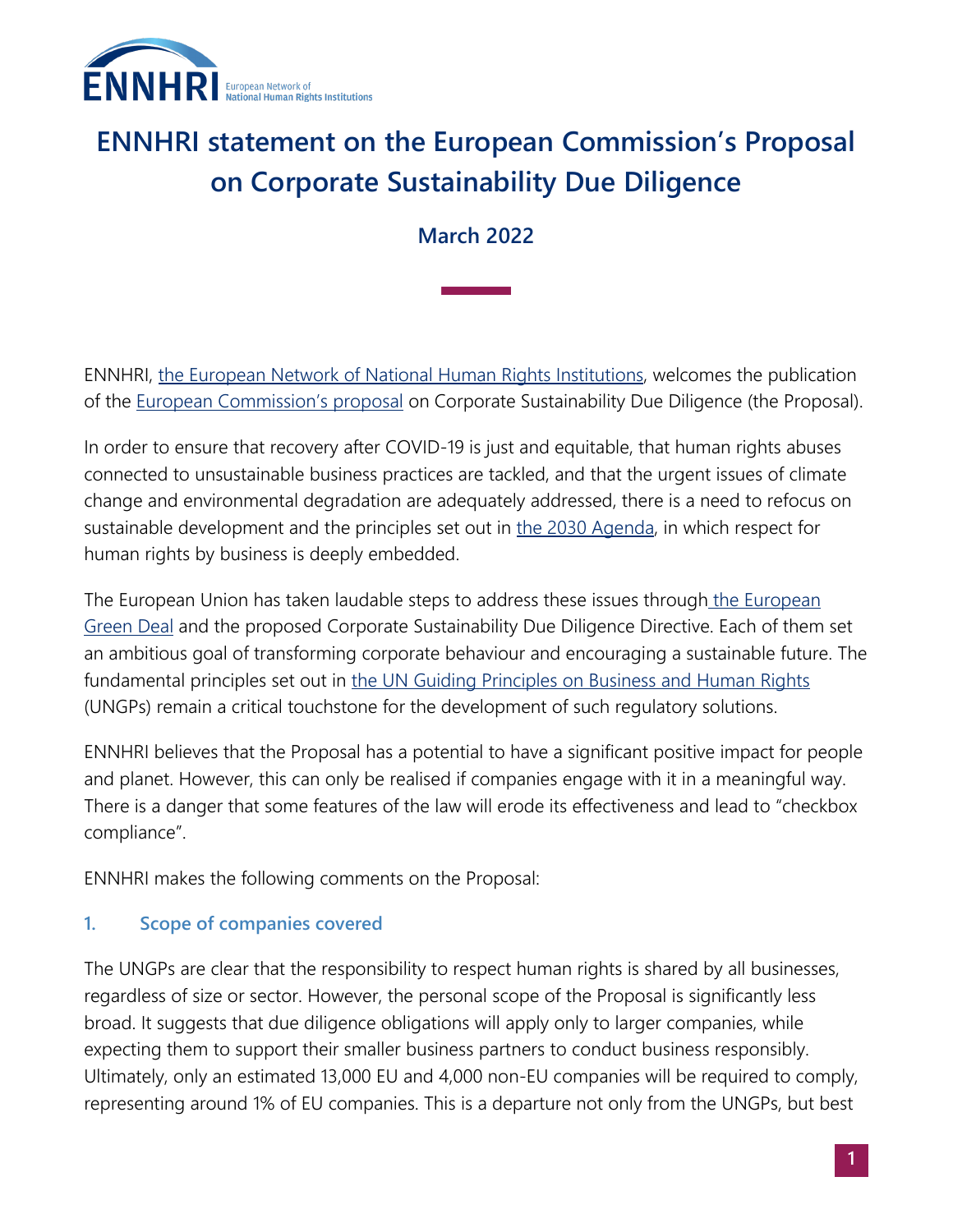

practice. In recent years there has been increased focus on encouraging and supporting SMEs to undertake their own due diligence in a proportionate way, rather than the "trickle down" approach set out in the law. It is not clear that the provisions in the Proposal requiring larger companies to provide support are sufficient to encourage SMEs to meaningfully engage in their own due diligence.

### **2. Due diligence obligations**

Central to the due diligence process should be the risks to rights-holders. This means prioritising risks based on their severity to rights-holders, and meaningfully including rights-holders in due diligence steps as well as its enforcement. It should be a continuous process and cover a company's value chain. Applying to the value chain, rather than just the supply chain is an important recognition that companies can have impacts not only with respect to the production of their goods and services, but also with respect to their use, distribution and end of life disposal.

#### **3. Scope of value chain/business relationships covered**

The UNGPs and OECD Guidelines expect that companies take a risk-based approach to due diligence and focus their attention and resources to those impacts that are the most severe to those affected. The Proposal however does not require that companies prioritize actions guided by severity of risk. Rather, it requires that companies focus due diligence efforts based on closeness of the business relationship by stating that companies should exercise due diligence on their operations, subsidiaries and those with whom it has an "established commercial relationship". The concept of an "established commercial relationship" is not found in the international standards the Proposal is based on. This will likely exclude short-term business relationships from due diligence, even though short-term relationships often come with a high risk of human rights violations and should not fall out of the scope of risk assessments.

Experience in France under the *loi de vigilance* has shown that such an approach creates an easy way for companies to avoid due diligence obligations by maintaining an arms-length relationship with commercial partners. At the same time, it might create an incentive to enter into short-term contracts. Stable and long-term supplier relationships however are typically better from a human rights perspective since they enable companies to work with suppliers and ensure respect for human rights. Additionally, the definition in the Proposal is not clear, leading to uncertainty around what kinds of relationships will meet this threshold, and so how far the due diligence duty extends.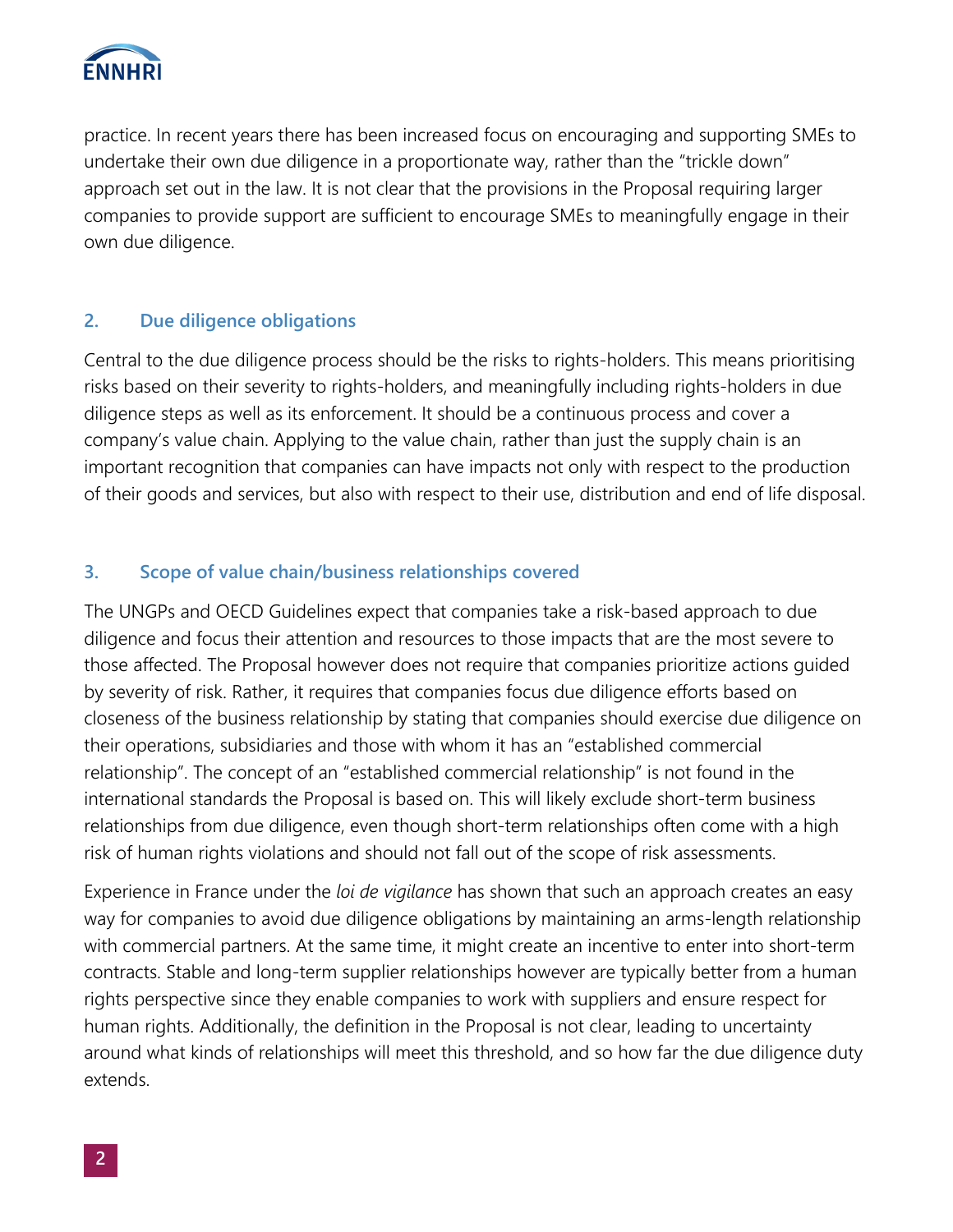

# **4. Civil Liability**

ENNHRI welcomes the inclusion of a civil liability mechanism. The draft sets out a minimum set of circumstances in which a company should be liable for human rights or environmental harms occasioned as a result of due diligence failures. Providing a pathway to civil liability through judicial mechanisms is a critical component in providing access to remedy for rights-holders. However, under the Proposal, companies should not be liable for failing to prevent or cease harm at the level of "indirect business relationships" if it reasonably used contract clauses to secure responsible business conduct from partners and put in place processes to monitor compliance. The reliance on contract as a means to avoid liability creates dangerous loopholes which could undermine the effectiveness of the proposal.

More broadly, ENNHRI encourages the European Parliament and the ECouncil to grasp the opportunity of the drafting of this directive to better take into account the recommendations made, inter alia, by the European Union Agency for Fundamental Rights on how to overcome the numerous hurdles faced by victims when they seek redress for business-related human rights abuses.

ENNHRI welcomes the designation of the proposed Directive as being of mandatory overriding application, while being without prejudice to Union or national rules on civil liability related to human rights impacts or to adverse environmental impacts that provide for stricter liability.

#### **5. Role of Stakeholders**

Throughout the due diligence process, stakeholder, and in particular rights-holder engagement is a key element under the UNGPs and essential in improving human rights situations. Although the Proposal does include stakeholder engagement, it is mainly discretionary, such as at the crucial stage of identifying risks and adverse impacts (Art. 6(4)). Equally important is including rightsholders when designing appropriate remedy to best tailor it to the individual situation, including exploring forms of remedy other than financial. The draft does not mention any form of engagement at this step (Art. 8 (3)(a)). International guidelines also highlight stakeholder engagement at the monitoring stage so a company may best track the effects of its efforts, which the draft does not mention (Art. 10).

Further, it is positive that companies are required to establish a complaint mechanism accessible to affected persons and other stakeholders including trade unions and CSOs. This creates another avenue to extend the scope of value chain due diligence obligation beyond "established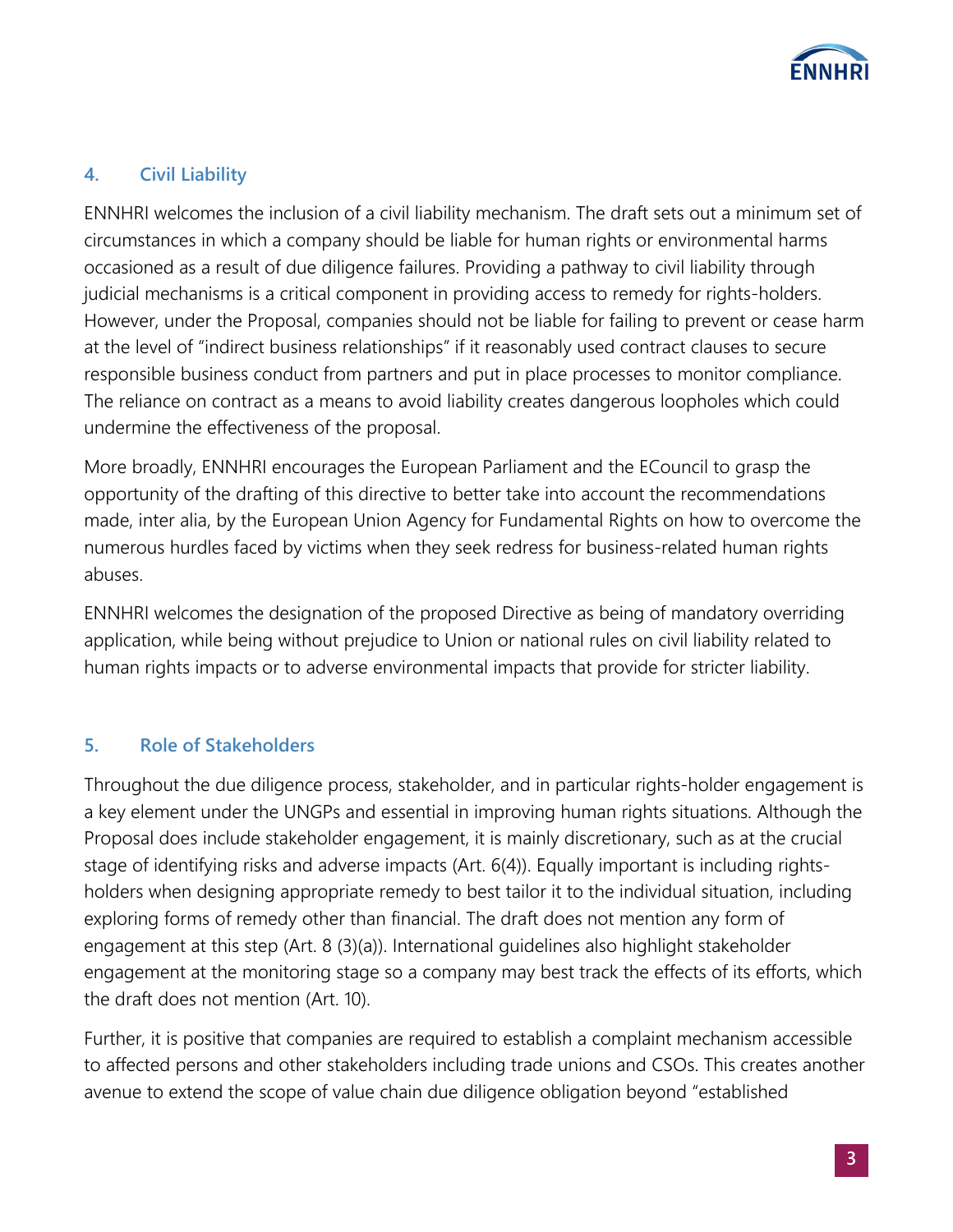

commercial relationships". However, care must be taken to ensure that this does not unduly shift the burden on civil society and other organisations to identify a company's impacts across the value chain. These actors may not have the resources to monitor a company's full value chain impacts, or access to the same level of information about them available to the company.

## **6. Role of contract and responsible disengagement**

Under the Proposal, companies are expected to seek contractual assurances from their business partners that they will act responsibly in accordance with a code of conduct, and put in place means to verify that their partners are living up to these requirements. However, this carries a risk that a company will "farm out" its management of human rights and environmental risks by passing responsibility to its partners through a contract clause, and then engaging a third-party certification firm to verify compliance. This approach also risks overlooking the role that the buying companies play in contributing to human rights violations through their purchasing practices, such as pricing pressure, last-minute cancelations and order changes.

Currently, the draft could lead to negative human rights impacts through companies ending a business relationship. While the Proposal makes clear that companies should prioritise engagement with their business partners it also anticipates the creation of new termination rights for companies in cases of severe impacts and obligations for a company to step away while preventative efforts are undertaken. This carries the possibility that companies will refrain from engaging with their business partners to improve human rights performance. It undermines the central logic of the proposal in applying obligations only to the largest companies in the hope that they will engage with their business partners.

Risks to rights-holders should also be central to the decision on whether a business relationship should be terminated or continued. Ending a business relationship can leave the affected people such as the workers in a more vulnerable position than continuing it. While it is positive to note that the draft considers disengagement as a last resort, it should also require that such a decision to end a business relationship be informed by the possible negative impacts of ending a relationship.

#### **7. Administrative enforcement**

ENNHRI welcomes the oversight structure which has clear rules on powers of the national supervisory authorities, including the power to investigate, inspect, order cessation of infringements, impose pecuniary sanctions and adopt measures to avoid irreparable harm. Such a range of administrative powers is necessary to account for the diversity and potential complexity of cases.